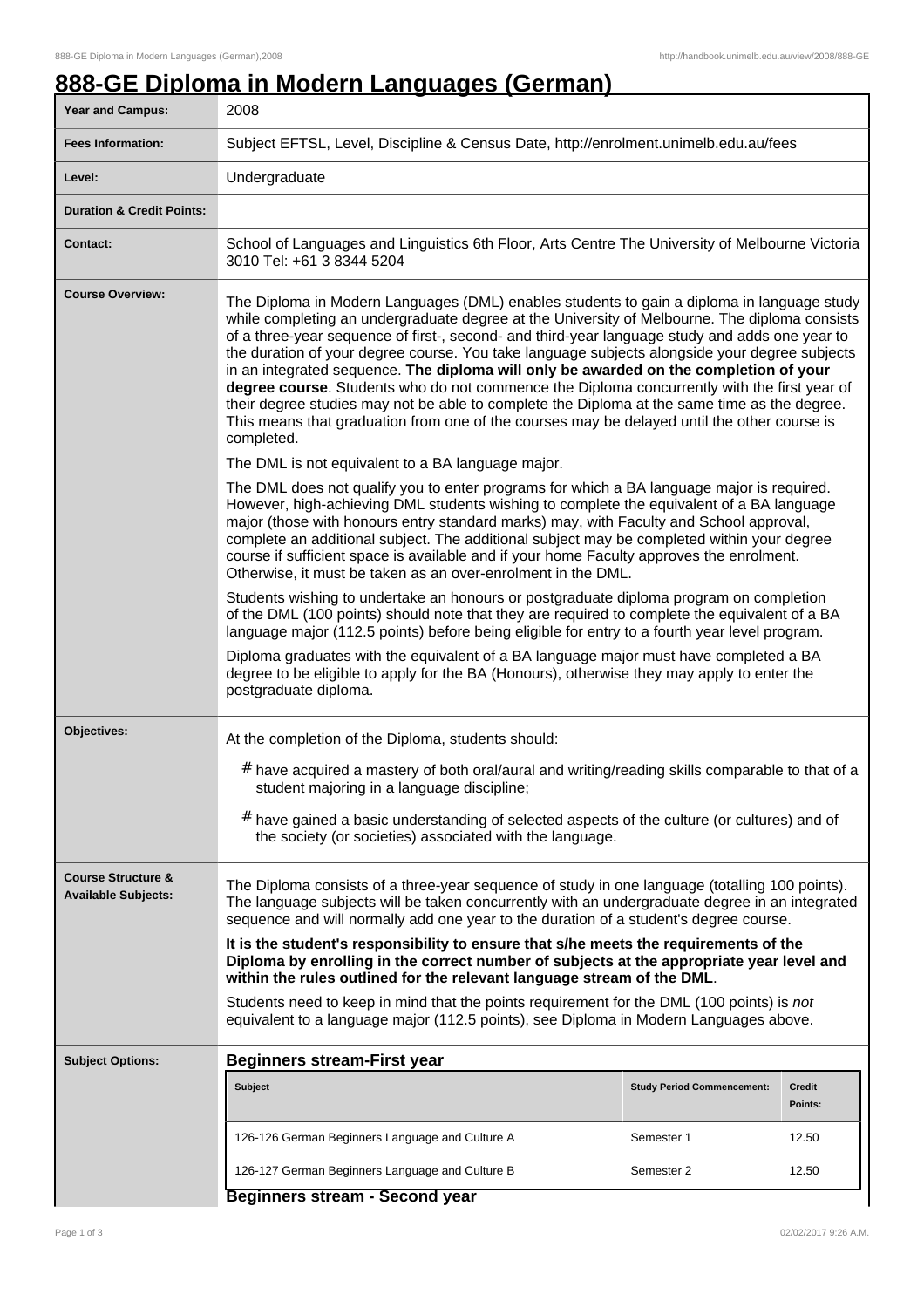| <b>Subject</b>                                                                                                     | <b>Study Period Commencement:</b> | Credit<br>Points:        |  |  |  |  |
|--------------------------------------------------------------------------------------------------------------------|-----------------------------------|--------------------------|--|--|--|--|
| 126-005 German Intermediate Language & Culture A                                                                   | Semester 1                        | 12.50                    |  |  |  |  |
| 126-007 German Intermediate Language & Culture B                                                                   | Semester 2                        | 12.50                    |  |  |  |  |
| 126-008 German Intermediate Cultural Studies                                                                       | 2                                 | 12.500                   |  |  |  |  |
| <b>Beginners Stream - Third Year</b>                                                                               |                                   |                          |  |  |  |  |
| <b>Subject</b>                                                                                                     | <b>Study Period Commencement:</b> | <b>Credit</b><br>Points: |  |  |  |  |
| 126-006 German Post-Inter Cultural Studies                                                                         | Semester 1, Semester 2            | 12.50                    |  |  |  |  |
| 126-021 German Post-Intermediate 3A                                                                                | Semester 1                        | 12.50                    |  |  |  |  |
| 126-022 German Post-Intermediate 3B                                                                                | Semester 2                        | 12.50                    |  |  |  |  |
| Intermediate stream - First year                                                                                   |                                   |                          |  |  |  |  |
| <b>Subject</b>                                                                                                     | <b>Study Period Commencement:</b> | <b>Credit</b><br>Points: |  |  |  |  |
| 126-005 German Intermediate Language & Culture A                                                                   | Semester 1                        | 12.50                    |  |  |  |  |
| 126-007 German Intermediate Language & Culture B                                                                   | Semester 2                        | 12.50                    |  |  |  |  |
| Intermediate stream - Second Year                                                                                  |                                   |                          |  |  |  |  |
| Subject                                                                                                            | <b>Study Period Commencement:</b> | <b>Credit</b><br>Points: |  |  |  |  |
| 126-017 German Cultural Studies 2                                                                                  | Semester 1, Semester 2            | 12.50                    |  |  |  |  |
| 126-015 German Language and Culture 2A                                                                             | Semester 1                        | 12.50                    |  |  |  |  |
| 126-016 German Language and Culture 2B                                                                             | Semester 2                        | 12.50                    |  |  |  |  |
| Intermediate stream - Third Year<br>Third year students must choose an elective as well as the following subjects; |                                   |                          |  |  |  |  |
| <b>Subject</b>                                                                                                     | <b>Study Period Commencement:</b> | <b>Credit</b><br>Points: |  |  |  |  |
| 126-018 German Cultural Studies 3                                                                                  | Semester 1, Semester 2            | 12.50                    |  |  |  |  |
| 126-019 German Language and Culture 3A                                                                             | Semester 1                        | 12.50                    |  |  |  |  |
| Post-VCE stream - First Year                                                                                       |                                   |                          |  |  |  |  |
| <b>Subject</b>                                                                                                     | <b>Study Period Commencement:</b> | Credit<br>Points:        |  |  |  |  |
| 126-130 German Language and Culture 1A                                                                             | Semester 1                        | 12.50                    |  |  |  |  |
| 126-131 German Language and Culture 1B                                                                             | Semester 2                        | 12.50                    |  |  |  |  |
| Post-VCE stream - Second Year                                                                                      |                                   |                          |  |  |  |  |
| Subject                                                                                                            | <b>Study Period Commencement:</b> | Credit<br>Points:        |  |  |  |  |
| 126-017 German Cultural Studies 2                                                                                  | Semester 1, Semester 2            | 12.50                    |  |  |  |  |
| 126-015 German Language and Culture 2A                                                                             | Semester 1                        | 12.50                    |  |  |  |  |
| 126-016 German Language and Culture 2B                                                                             | Semester 2                        | 12.50                    |  |  |  |  |
|                                                                                                                    |                                   |                          |  |  |  |  |

**Post-VCE stream - Third Year**

Third year students must choose an elective as well as the following subjects;